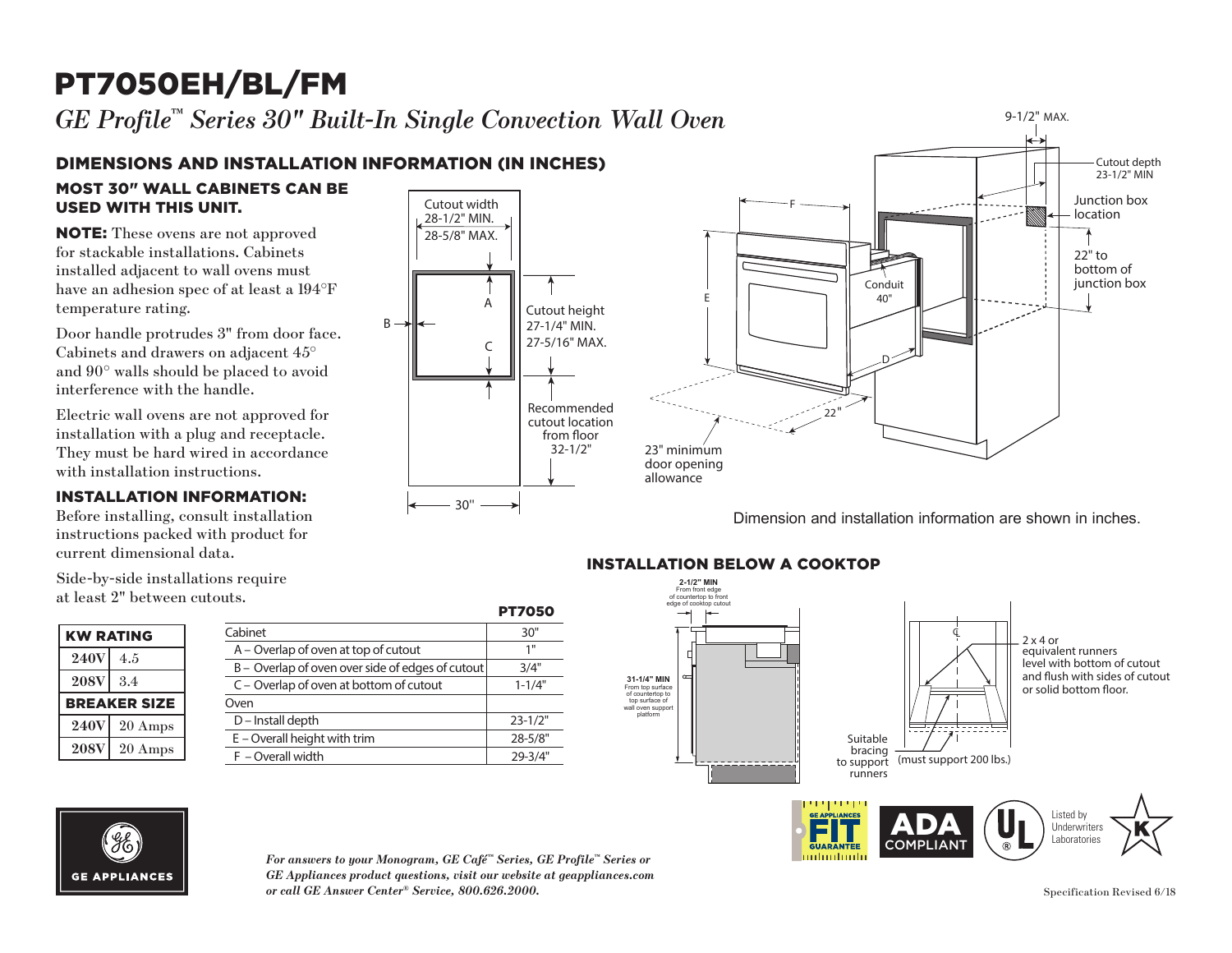# PT7050EH/BL/FM

*GE Profile™ Series 30" Built-In Single Convection Wall Oven*

#### OPTIONAL UNDERCOUNTER DIMENSIONS AND INSTALLATION INFORMATION

NOTE: 36" ribbon cooktop are approved for use over GE 30" single wall ovens and warming drawers. 30" ribbon cooktops are approved for use over 30" and GE 27" single wall ovens and warming drawers. Refer to cooktop and wall oven installation information packed with products for current dimensional data.

NOTE: Door handle protrudes 3" from door face. Cabinets and drawers on adjacent 45° and 90° walls should be placed to avoid interference with the handle.

INSTALLATION INFORMATION: Before installing, consult installation instructions packed with products for current dimensional data and for alternate installation options.

ELECTRIC WALL OVENS ARE NOT APPROVED FOR INSTALLATION WITH A PLUG AND RECEPTACLE. THEY MUST BE HARD WIRED IN ACCORDANCE WITH INSTALLATION INSTRUCTIONS.

Gas or electric cooktops may be installed over this oven. See cooktop installation instructions for cutout size. See label on top of oven for approved cooktop models.





*For answers to your Monogram, GE Café™ Series, GE Profile™ Series or GE Appliances product questions, visit our website at geappliances.com or call GE Answer Center® Service, 800.626.2000.* Specification Revised 6/18